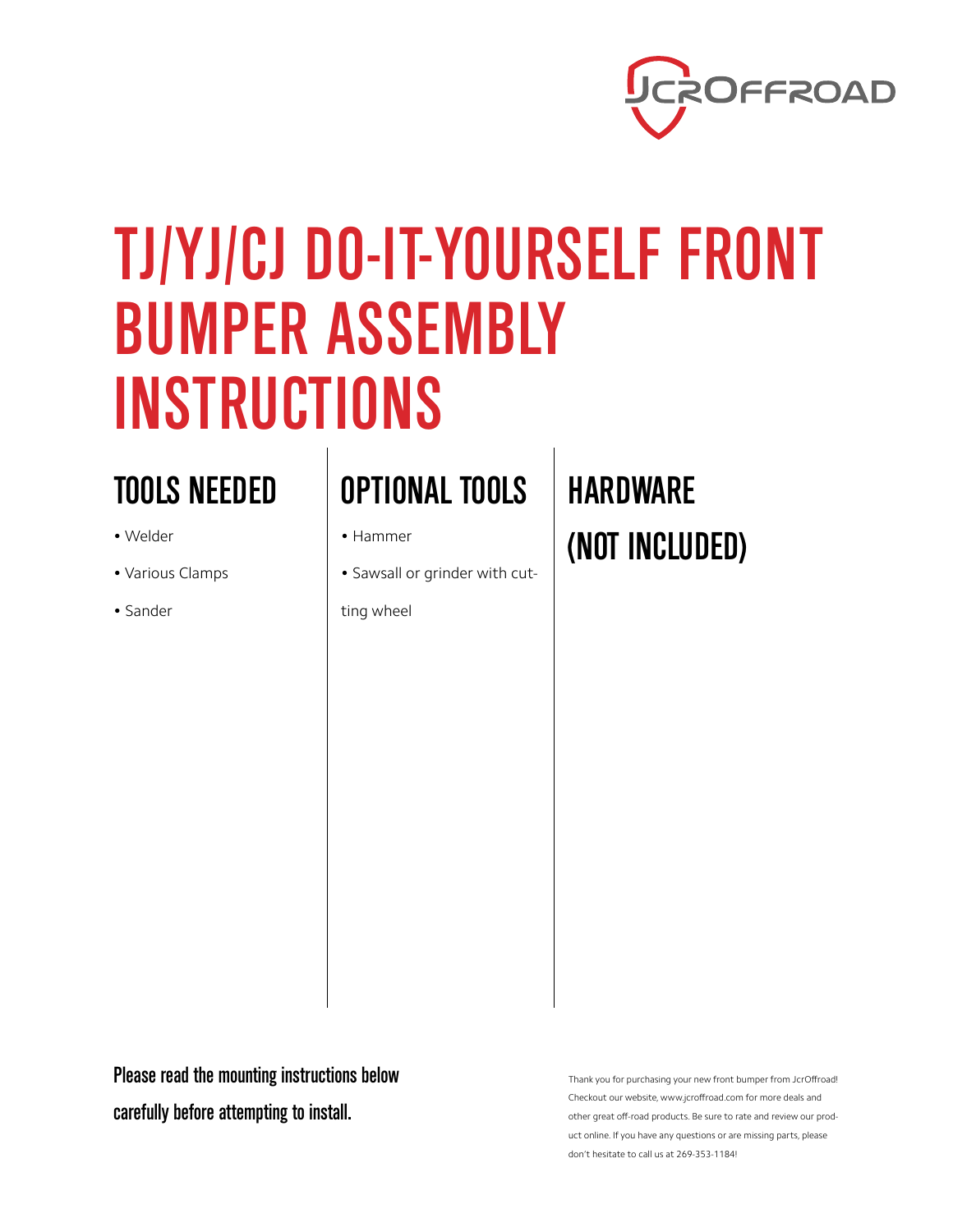It is always best to trial install before painting/finishing to ensure proper fit. If using a bed liner type product, you may need to use a drill or file to open holes or openings to the proper size. Be sure to keep any and all paint or bed liner products away from all threads.

\*\*\*\*JcrOffroad can not be held responsible for miss-assembly or faulty assembly. It is your responsibility to be able to properly weld this product together. Extreme care should be taken to ensure that the person welding is duly qualified and has experience with the process.\*\*\*\*

P The following will explain each part and the lingo we will be using throughout this assembly guide to explain which part. SWBFDIY01: Bumper Face/ Center Section SWBFDIY03: Bumper Wings (Stubby) SWBFDIY02: Bumper Wings (51.5" width) DIY-DRT: Weld in Shackle Tabs (Might look differant)ade in  $118A$ 

FFROA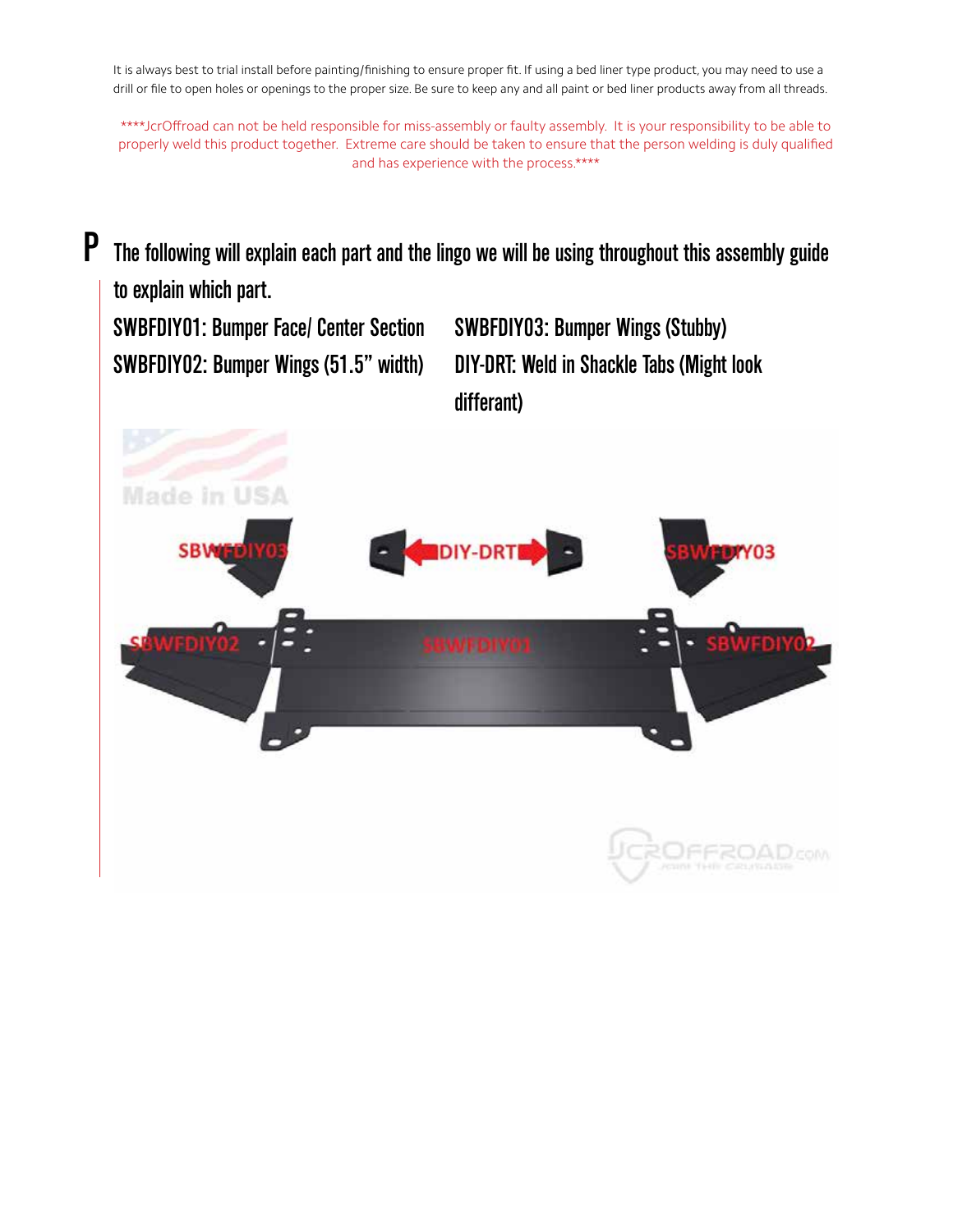The first piece you will want to bend will be the (1) front Center Section. You will be bending two 90\* angles. It doesn't matter which side you make the front. a.) Clamping the Center Section to a table, bend down the first 90\* angle. (see figure 1a)

b.) Re-clamp the Center Section and bend the second 90\* angle. (see figure 2b)

1



Set the bent Center Section (1) face down on a table, verify the inside width at the mounts to be 4-1/8" on both sides. After the Center Section has been correctly bent, you can set it off to the side until later in the assembly process. (shown in figure 1c) 2

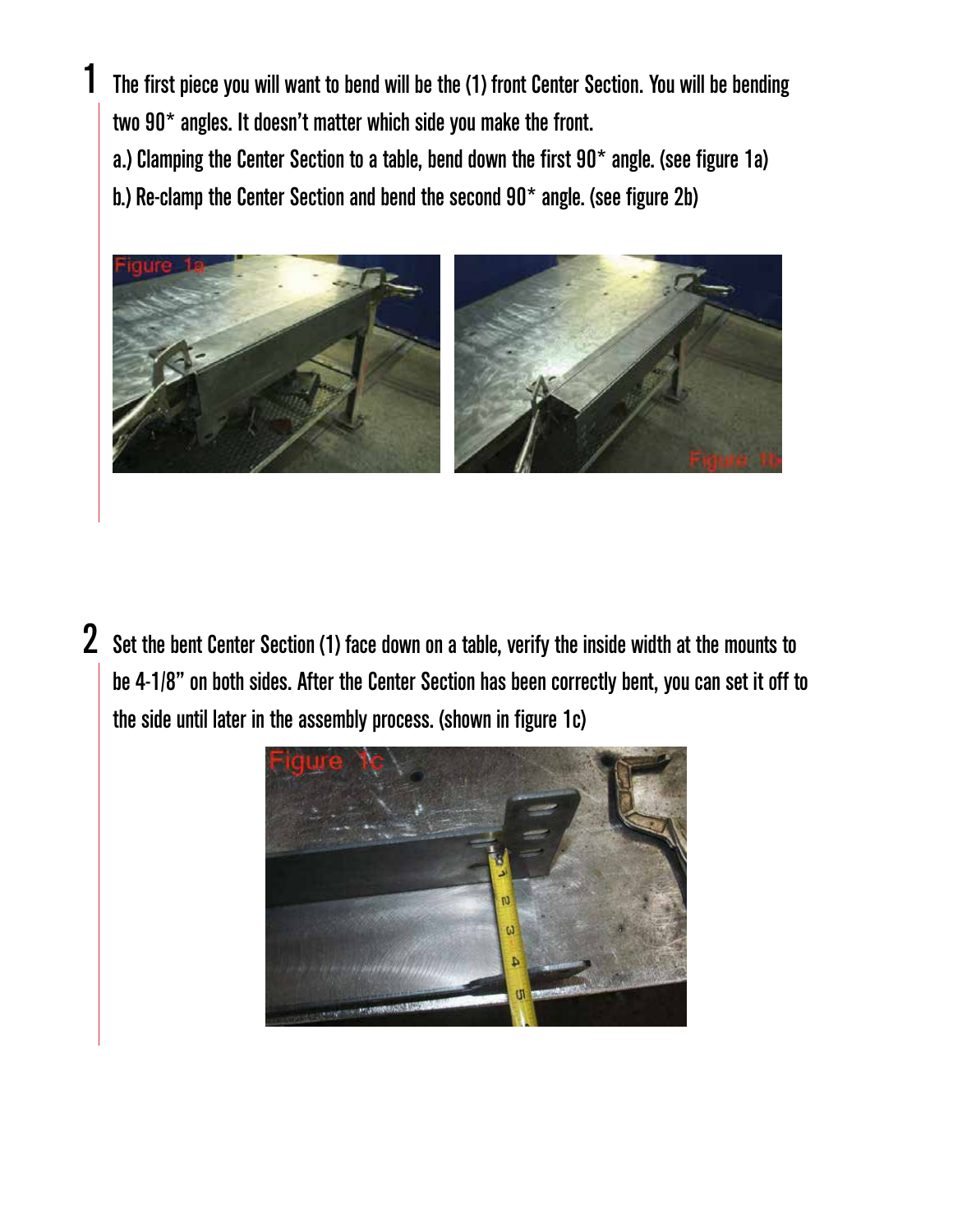Each DIY Kit includes wings for a standard width bumper ( $\sim$  51.5 wide, Part 2) and stubby width  $\sim$  41.5 wide, Part 3). If you are choosing to build a standard width bumper, follow the following steps. If you are choosing to build a stubby bumper, please advance to Step 4.

 $3\,$  You will now be bending the two side wings (2). Both top and bottom will be bend to 90\* angles. \*\*\*You will need to bend a Right and Left, which will end up having two wings that are opposites.\*\*\*

a.) Clamping down the wing to the table, bend down the first  $90<sup>*</sup>$  angle. Reposition, Re-Clamp and bend the second angle to  $90<sup>*</sup>$ . If a vice is available, you may choose to use a vice instead of clamping to a table. (see figure 2a)

b.) Shown in Figure 2b, both angles have been bent to 90\*.

c.) Once the top angle and bottom angle has been bent to  $90^*$ , you will now bend back the side piece to meet top and bottom lips. Fully bent wing shown in Figure 2c.



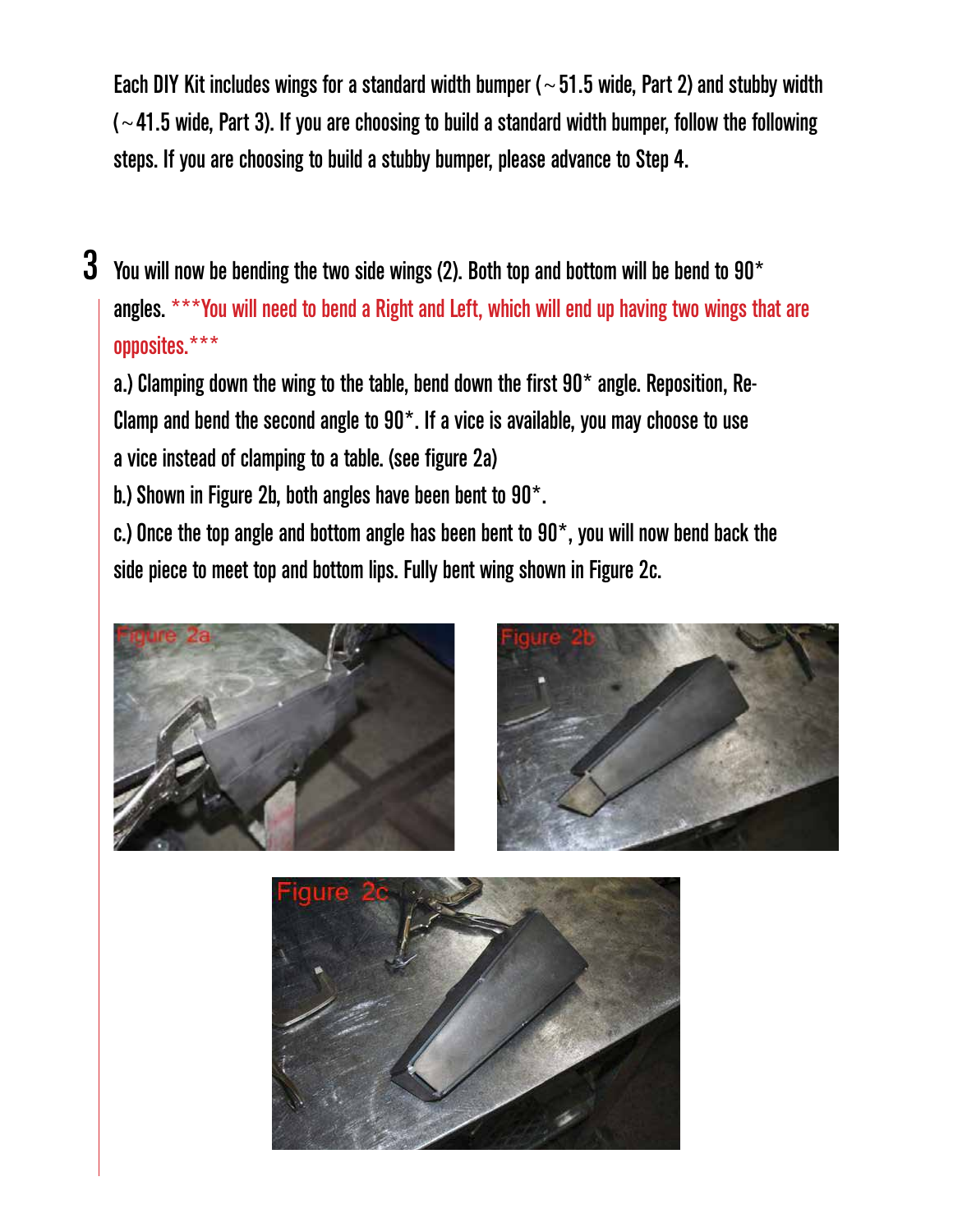Each DIY Kit includes wings for a standard width bumper ( $\sim$  51.5 wide, Part 2) and stubby width  $\sim$  41.5 wide, Part 3). If you are choosing to build a standard width bumper, follow the following steps. If you are choosing to build a stubby bumper, please advance to Step 4.

4 You will now be bending the two side wings (3). Both top and bottom will be bend to 90 $^{\star}$ angles. \*\*\*You will need to bend a Right and Left, which will end up having two wings that are opposites.\*\*\*

a.) Clamping down the wing to the table, bend down the first  $90<sup>*</sup>$  angle. Reposition, Re-Clamp and bend the second angle to  $90<sup>*</sup>$ . If a vice is available, you may choose to use a vice instead of clamping to a table. (see figure 3a)

b.) Once the top angle and bottom angle has been bent to 90\*, you will now bend back the side piece to meet top and bottom lips. Fully bent wing shown in Figure 3b.



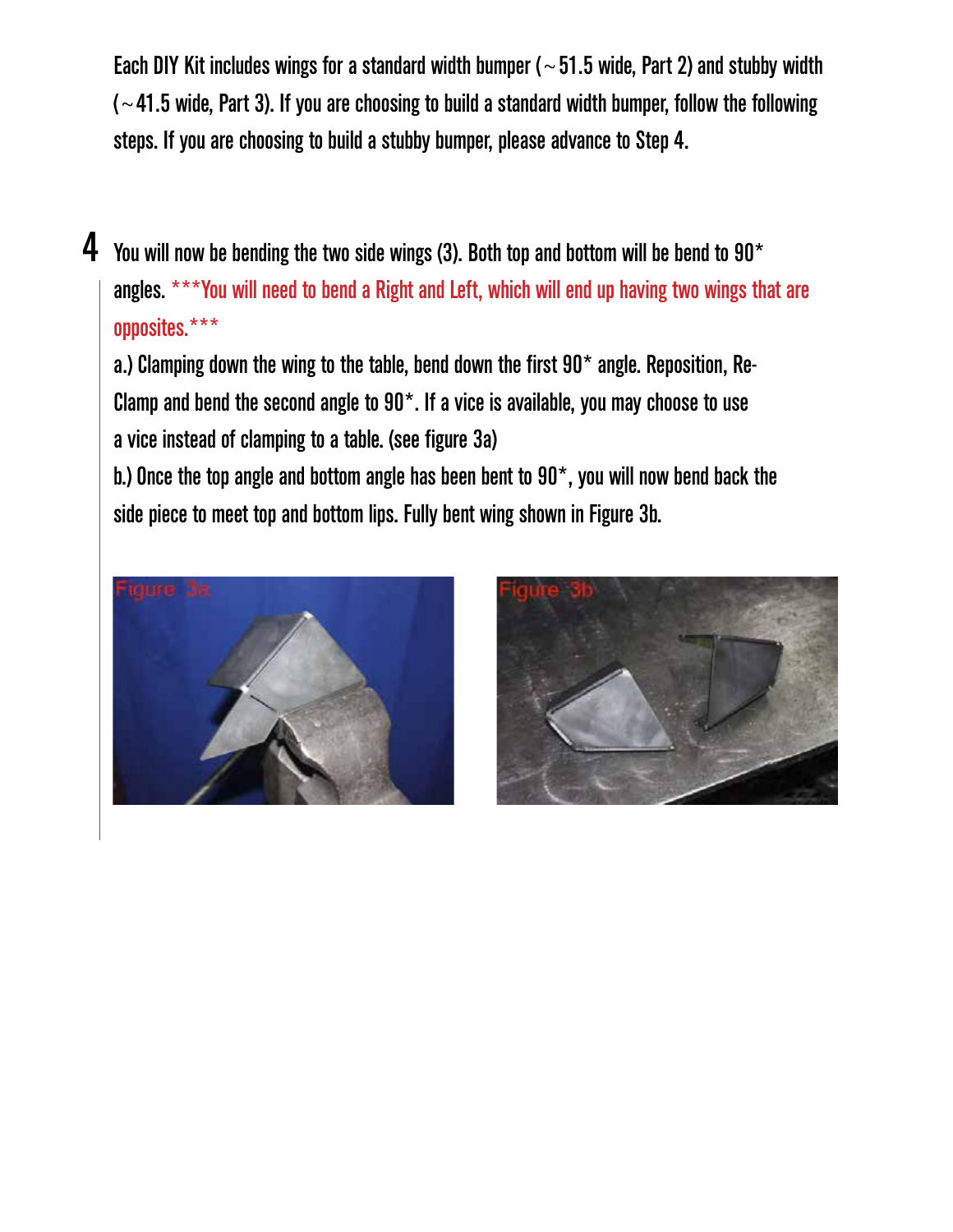### $\bf 5$  Setting the Center Section on your work table, line up and tack weld the wings in place. a.) You may need to manipulate the bends slightly to get everything lined up. Be sure to adjust the wings to the center section and do not disturb the width of the center section.

b.) Standard Width Wings shown in Figure 4a.

c.) Stubby Width Wings shown in Figure 4b.





 $6$  With the bumper Welded and ground, install the Dring Tabs (6) through the bumper from the back. The Tab will stick out the back about 1/2". Tack weld on the inside of the bumper, as the Bumper Mount will mount flush against the outside of the tab.

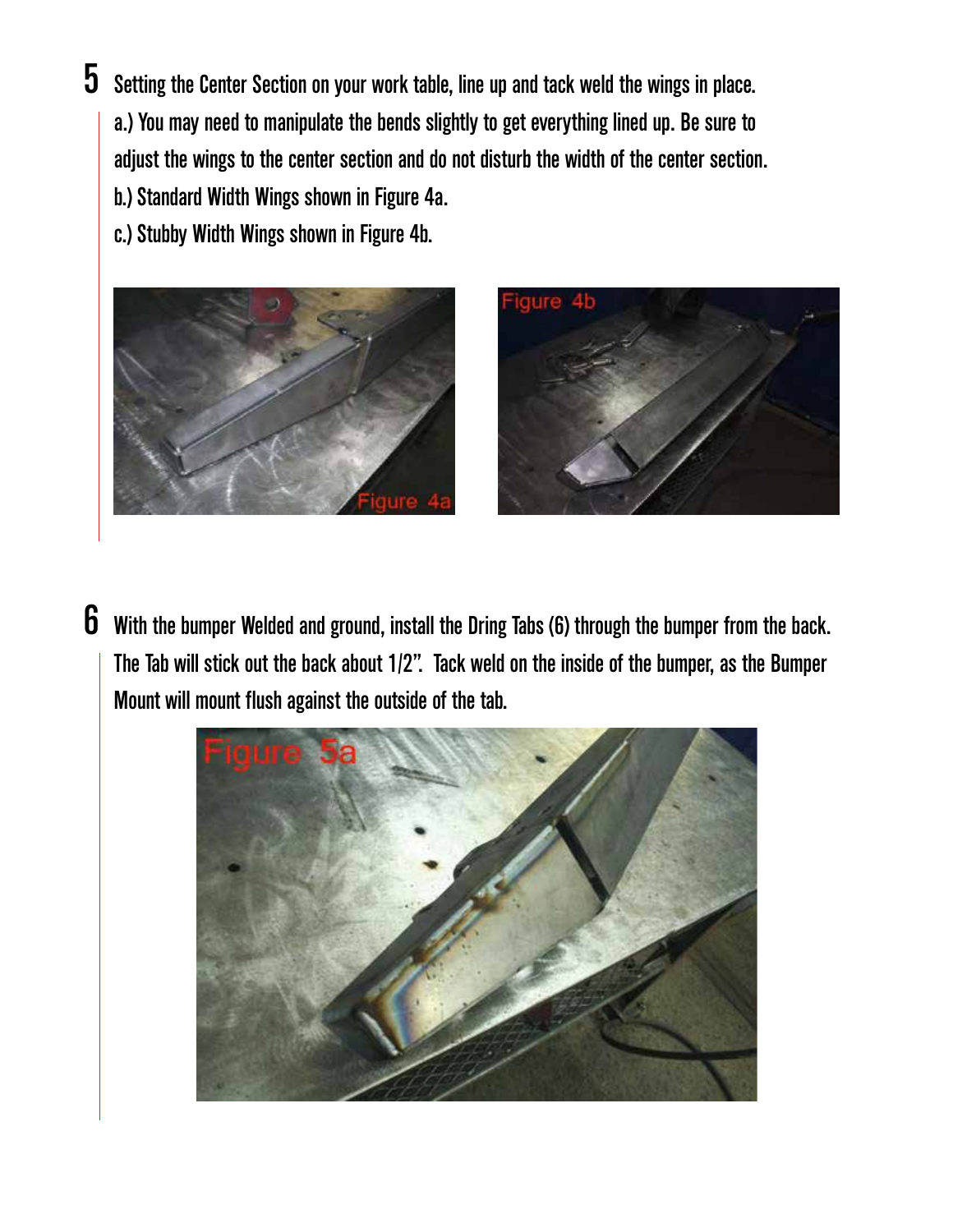After the bumper has cooled off some, this is where we recommending doing the grinding. You may want to do preliminary grinding here and finish grinding at the end, but the shell of the bumper is easier to grind before the dring tabs are welded in. 7

Modifications needed for mounting bumper to TJ or YJ. These kids are designed to work with a TJ, YJ or CJ, therefore, a couple of modifications need to be made to properly fit on each model.

 $8$  Mounting on a Jeep TJ. The back tab will need to be removed from the top of the bumper mount to allow for proper installation on a TJ (marked in Figure 6a). This can be cut off using man number of tools; Sawzall, Angle Grinder or a Bandsaw.

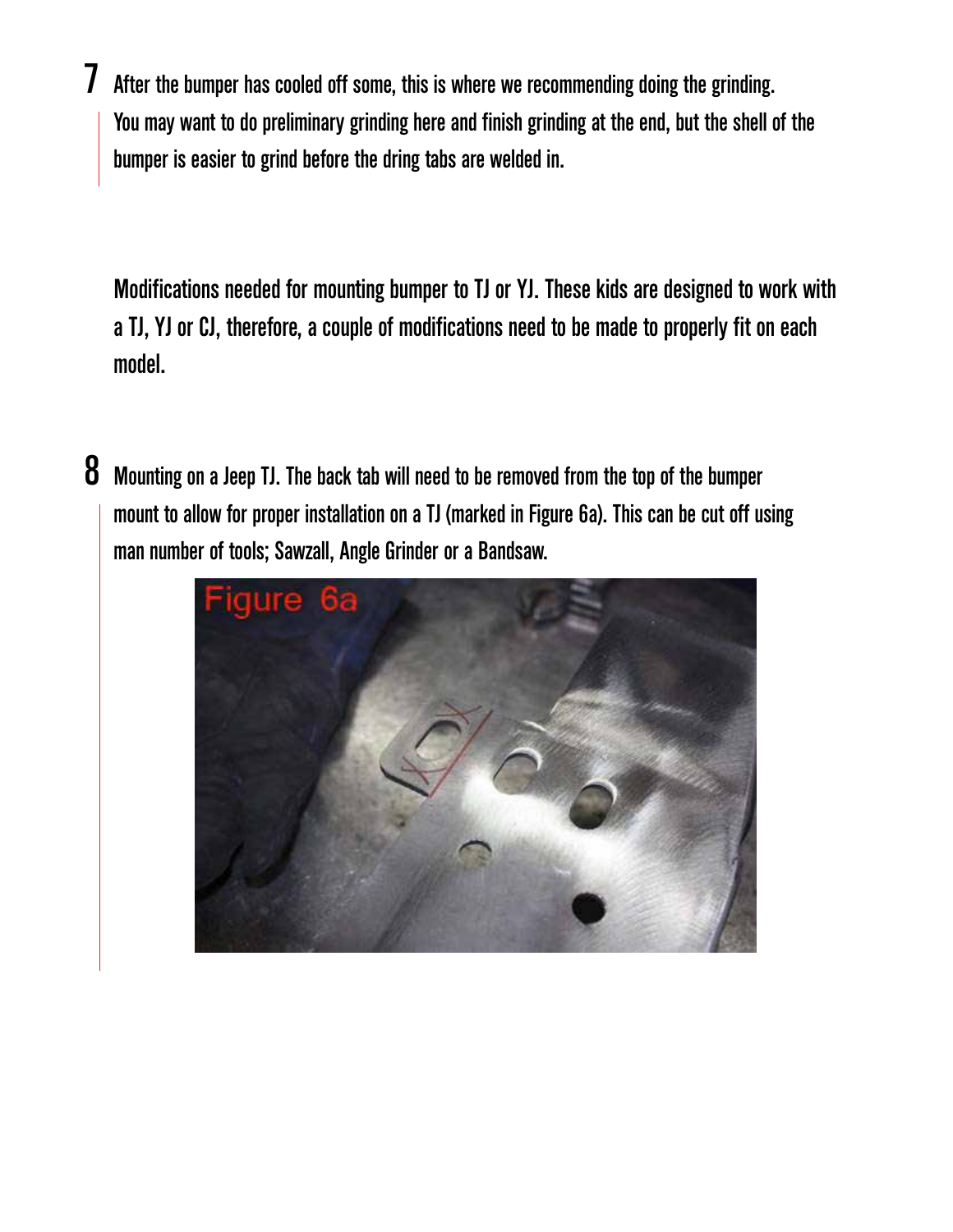$9$  Mounting on a Jeep YJ. The lower tab will need to be trimmed to allow for clearance with the front leaf spring shackles. The area needing trimmed is pictured in Figure 6b.



10 The final step to assembly is to weld in the shackle tabs. Our tabs (which we use for all of our products) are slightly larger than the bumper faces on our DIY SWB bumpers. Therefore, you will need to center the tab top to bottom (shown in Figure 7a) or you can choose to grind a little off the top and bottom. We recommend that you weld the tab front and back.